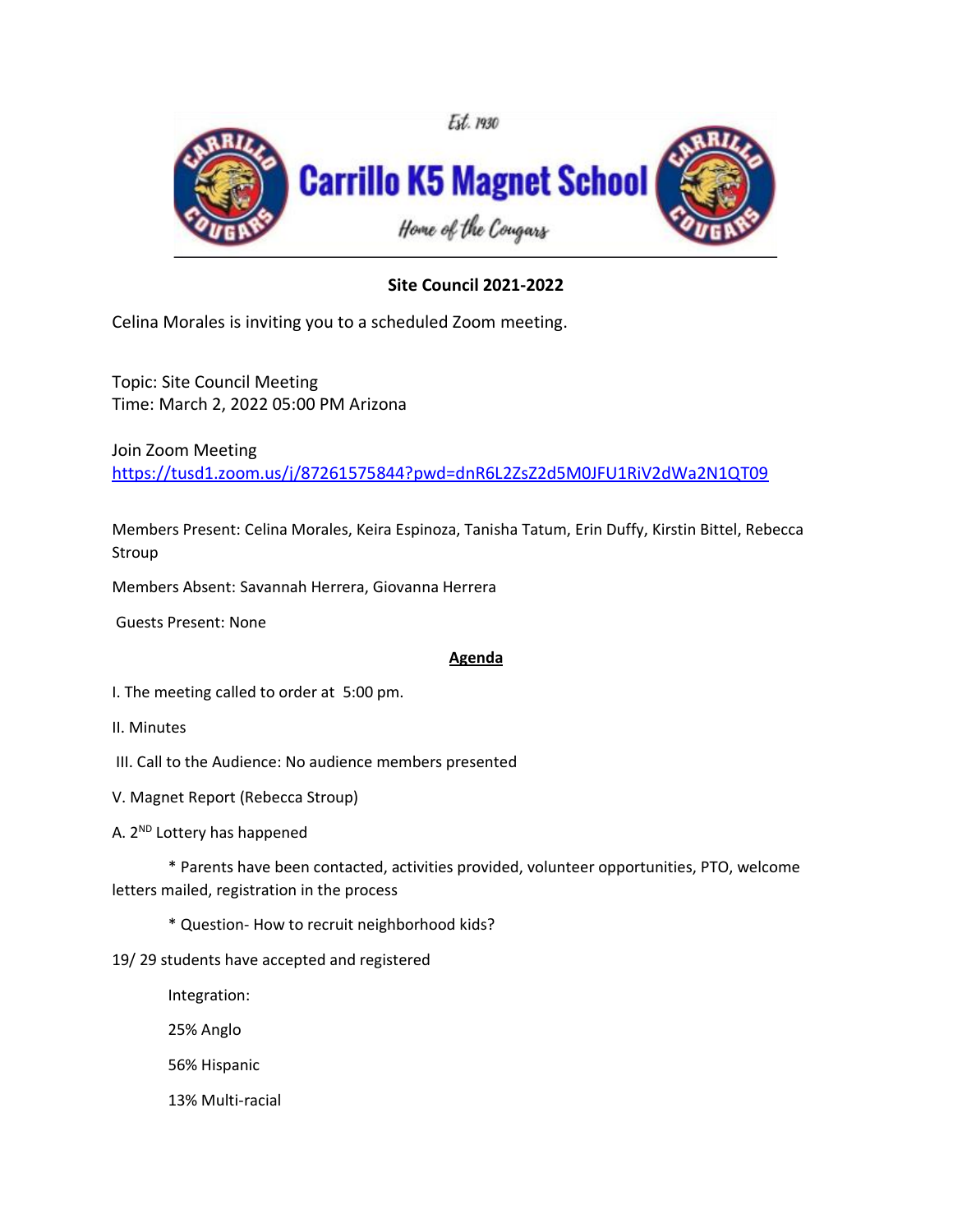5% Asian

1% African American

18% in kindergarten that falls in other than Hispanic

Options to recruit may include: churches, JTED, Children's Museum, and postcards mailed

VI. Principal Report

- A. Budget
	- Title Funding- teacher resources (ELA, Math, Exed))
	- ESSER Budget- air filters (in process), desks k-1, desks 4-5 ordered, additional tables coming to the school
	- 60 additional chromebooks
	- Magnet summer PD opportunity
	- Summer school and Jumpstart Program for kindergarten
	- Before and afterschool tutoring will continue for next year
- B. Staff Update
	- a. Staff openings- office manager (presently sharing Ms. Jossie with Wakefield)
	- b. Exed Teacher- will wait for next year to hire
	- c. TA (3 year)
- C. News
	- Pool has been recovered- plans will be to cleanup, fill in and and use the storage for Las Posadas equipment. The bathrooms may be updated and used during lunch and outdoor play.
		- o Tanisha Tatum added- JTED/Catalina can possibly help!
		- o CTE programs are available, partnerships can be made.
		- o Barrio Viejo has approved the area ( La Jardin)
	- Motion to earmark funds for year 22-23 for La Jardin- Tanisha Tatum
	- 2nds- Erin Duffy
- D. Title 1 CNA (Comp. Needs Assessment)

Fishbone results:

- a. Helps us to identify needs
- b. Proposal to staff:
	- i. Schedule regular SEL (social emotional learning) support as a part of PD to help support learning in the classroom.
	- ii. Resources are available through Pima County Supervisor office (coping mechanisms, sharing, and community)
		- 1. Amanda Marks
	- iii. Text talk app (possible)
	- iv. NAMI resources for staff
	- v. ACES- trauma informed care
- c. Develop systems for subjects outside of ELA and math
	- i. Science notebooks and develop rubrics for each grade level